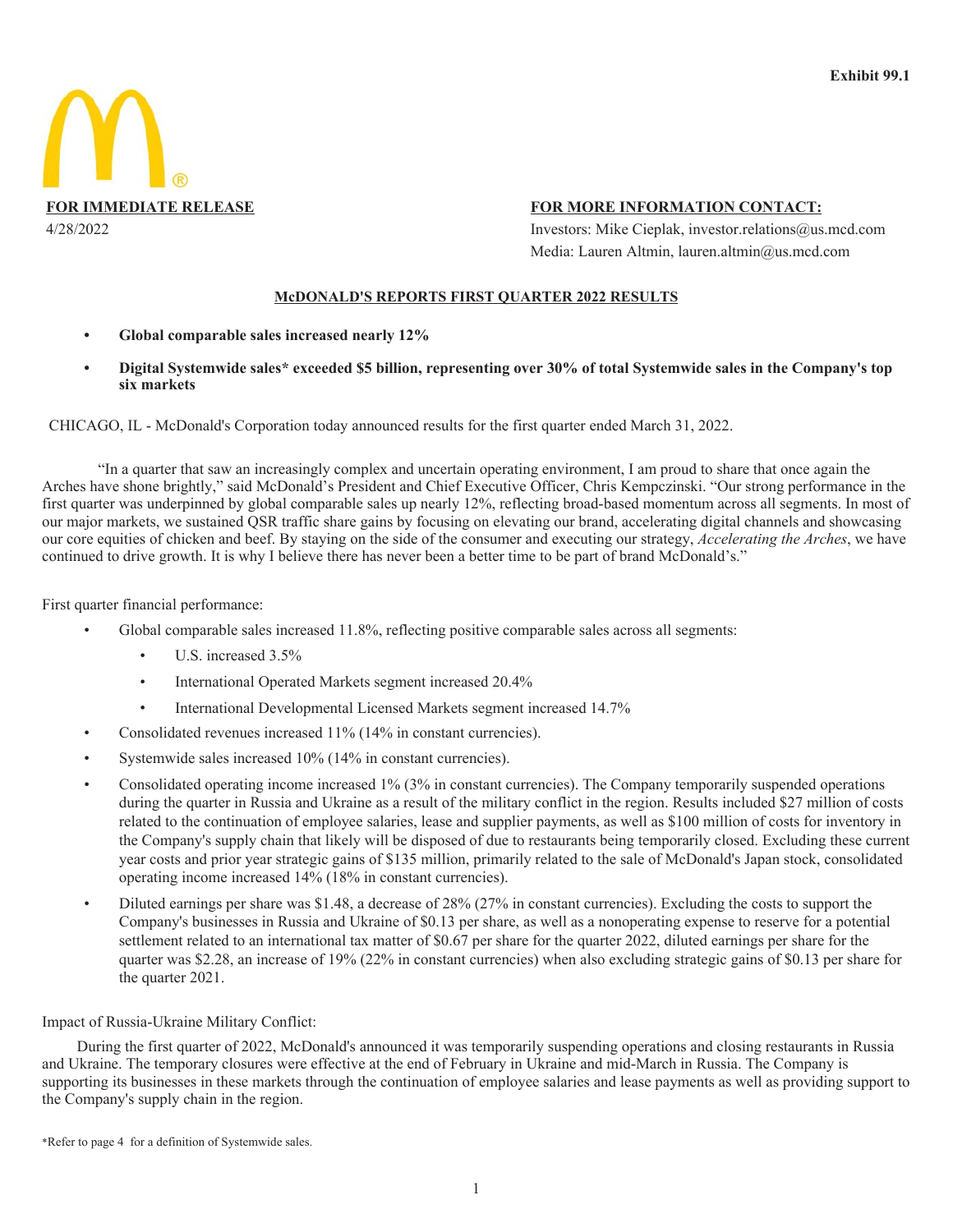|                                                          |          | Increase/(Decrease)<br><b>Ouarters Ended March 31,</b> |  |  |
|----------------------------------------------------------|----------|--------------------------------------------------------|--|--|
|                                                          |          |                                                        |  |  |
|                                                          | 2022     | 2021                                                   |  |  |
| U.S.                                                     | $3.5 \%$ | 13.6 $%$                                               |  |  |
| <b>International Operated Markets</b>                    | 20.4     | 0.6                                                    |  |  |
| International Developmental Licensed Markets & Corporate | 14.7     | 6.4                                                    |  |  |
| Total                                                    | $118\%$  | $7.5\%$                                                |  |  |

- **•** U.S.: Comparable sales growth was driven by strategic menu price increases, strong marketing promotions featuring the core menu and growth in digital channels, which continued to benefit from the prior year launch of the Company's loyalty program — "MyMcDonald's Rewards."
- $\bullet$  International Operated Markets: Strong operating performance and the continued reduction of COVID-related government restrictions in most markets drove positive comparable sales across the segment, led by strong comparable sales in France and the  $U.K.$
- **5. International Developmental Licensed Markets:** The quarter reflected strong comparable sales driven by Japan and Brazil, partly offset by negative comparable sales in China due to continued COVID-19 resurgences and related government restrictions.

## KEY FINANCIAL METRICS - CONSOLIDATED

Dollars in millions, except per share data

|                            |         | <b>Quarters Ended March 31,</b> |                  |                                                          |  |  |  |  |
|----------------------------|---------|---------------------------------|------------------|----------------------------------------------------------|--|--|--|--|
|                            | 2022    | 2021                            | Inc/<br>(Dec)    | Inc/(Dec)<br>Excluding<br>Currency<br><b>Translation</b> |  |  |  |  |
| Revenues                   |         | $$5,665.6$ $$5,124.6$           | $11 \frac{9}{6}$ | $14 \frac{9}{6}$                                         |  |  |  |  |
| Operating income           | 2,312.6 | 2,281.3                         |                  |                                                          |  |  |  |  |
| Net income                 | 1,104.4 | 1,537.2                         | (28)             | (27)                                                     |  |  |  |  |
| Earnings per share-diluted | '.48    | 2.05                            | $(28) \%$        | $(27) \%$                                                |  |  |  |  |

Results for the quarter reflected strong operating performance driven by higher sales-driven restaurant margins, led by the International Operated Markets segment.

Results for 2022 included the following:

- \$127 million, or \$0.13 per share, of pre-tax operating expenses incurred to support the Company's businesses in Russia and Ukraine. Included in this amount were \$27 million related to the continuation of employee salaries, lease and supplier payments as well as \$100 million for inventory in the Company's supply chain that likely will be disposed of due to restaurants being temporarily closed
- \$500 million, or \$0.67 per share, of nonoperating expense to reserve for a potential settlement related to an international tax matter

Results for 2021 included the following:

• \$135 million of pre-tax strategic gains, or \$0.13 per share, primarily related to the sale of McDonald's Japan stock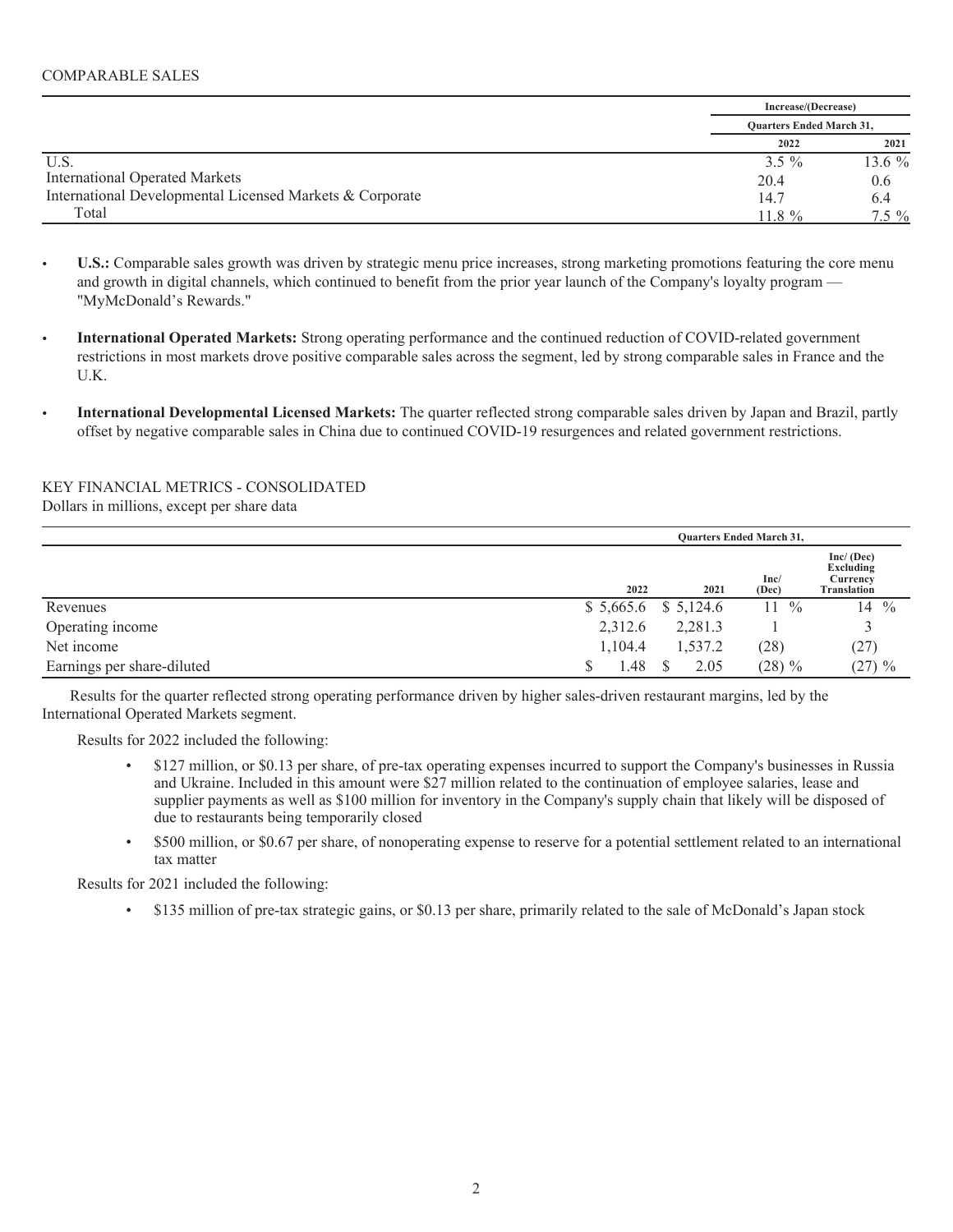## NET INCOME AND EARNINGS PER SHARE-DILUTED RECONCILIATION

|                           | <b>Ouarters Ended March 31,</b> |                   |                     |                                                    |        |                              |                       |                                                    |  |  |
|---------------------------|---------------------------------|-------------------|---------------------|----------------------------------------------------|--------|------------------------------|-----------------------|----------------------------------------------------|--|--|
|                           |                                 | <b>Net Income</b> |                     |                                                    |        | Earnings per share - diluted |                       |                                                    |  |  |
|                           | 2022                            | 2021              | Inc/<br>(Dec)       | Inc/ (Dec)<br>Excluding<br>Currency<br>Translation | 2022   |                              | Inc/<br>2021<br>(Dec) | Inc/ (Dec)<br>Excluding<br>Currency<br>Translation |  |  |
| <b>GAAP</b>               | \$1,104.4                       | \$1,537.2         | $(28) \%$           | $(27) \%$                                          | \$1.48 | 2.05                         | $(28) \%$             | $(27) \%$                                          |  |  |
| Strategic (gains)/charges | 102.1                           | (98.9)            |                     |                                                    | 0.13   | (0.13)                       |                       |                                                    |  |  |
| Settlement reserve        | 500.0                           |                   |                     |                                                    | 0.67   |                              | ___                   |                                                    |  |  |
| Non-GAAP                  | \$1,706.5                       | \$1,438.3         | $\frac{0}{0}$<br>19 | 22<br>$\frac{0}{0}$                                | \$2.28 | 1.92                         | $\frac{0}{0}$<br>19   | $22 \frac{9}{6}$                                   |  |  |

Excluding strategic charges and gains and a nonoperating expense to reserve for a potential settlement related to an international tax matter, net income and diluted earnings per share for the quarter each increased 19% (2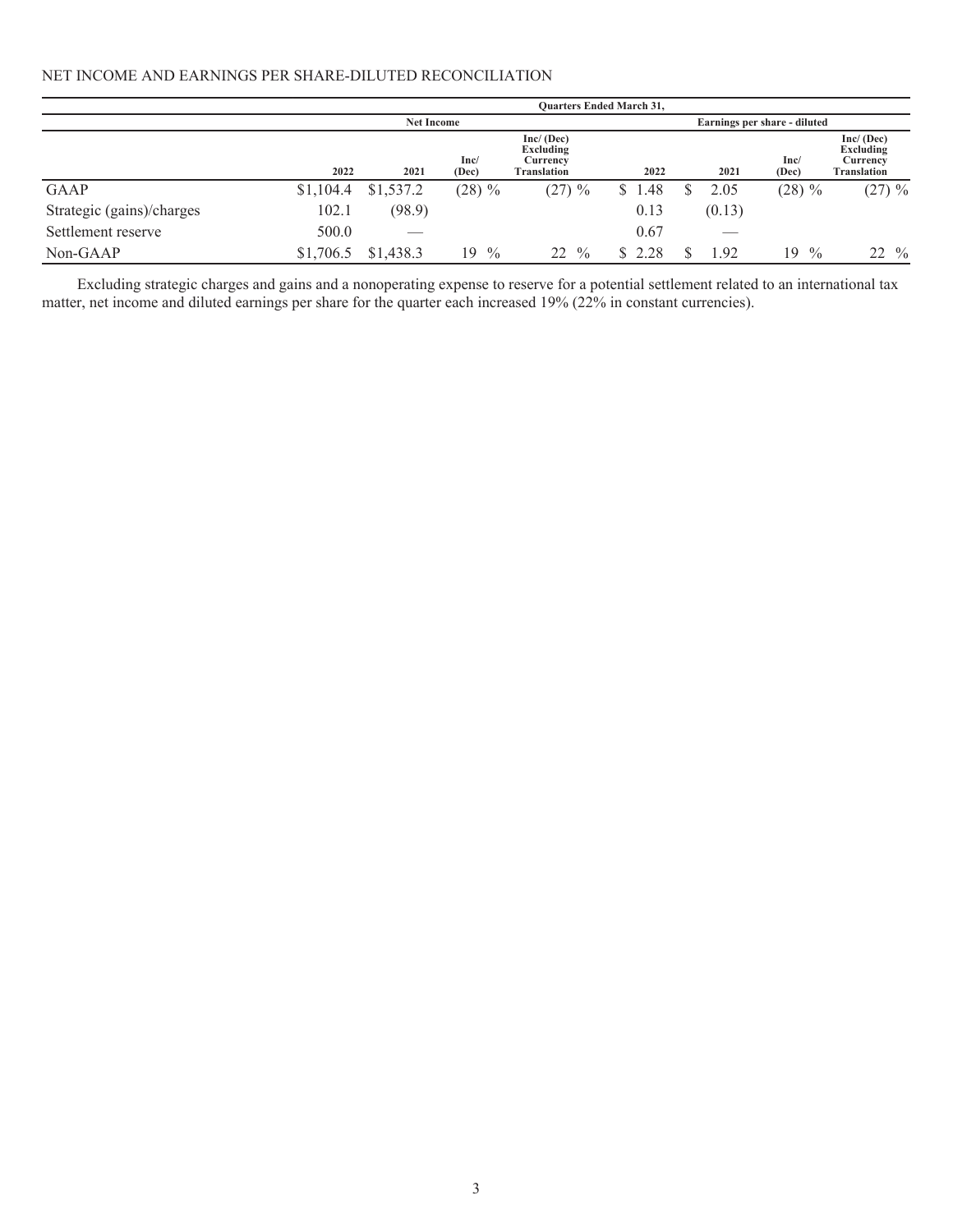#### **THE FOLLOWING DEFINITIONS APPLY TO THESE TERMS AS USED THROUGHOUT THIS RELEASE**

Constant currency results exclude the effects of foreign currency translation and are calculated by translating current year results at prior year average exchange rates. Management reviews and analyzes business results excluding the effect of foreign currency translation, impairment and other strategic charges and gains, as well as material regulatory and other income tax impacts, and bases incentive compensation plans on these results because the Company believes this better represents underlying business trends.

Comparable sales are compared to the same period in the prior year and represent sales at all restaurants, whether operated by the Company or by franchisees, in operation at least thirteen months including those temporarily closed. Some of the reasons restaurants may be temporarily closed include reimaging or remodeling, rebuilding, road construction, natural disasters and acts of war, terrorism or other hostilities (including restaurants temporarily closed due to COVID-19, as well as those in Russia and Ukraine). Comparable sales exclude the impact of currency translation and the sales of any market considered hyper-inflationary (generally identified as those markets whose cumulative inflation rate over a three-year period exceeds 100%), which management believes more accurately reflects the underlying business trends. Comparable sales are driven by changes in guest counts and average check, the latter of which is affected by changes in pricing and product mix.

Systemwide sales include sales at all restaurants, whether operated by the Company or by franchisees. This includes sales from digital channels, which are comprised of the mobile app, delivery and kiosk at both Company-operated and franchised restaurants. While franchised sales are not recorded as revenues by the Company, management believes the information is important in understanding the Company's financial performance because these sales are the basis on which the Company calculates and records franchised revenues and are indicative of the financial health of the franchisee base. The Company's revenues consist of sales by Company-operated restaurants and fees from franchised restaurants operated by conventional franchisees, developmental licensees and affiliates. Changes in Systemwide sales are primarily driven by comparable sales and net restaurant unit expansion.

Free cash flow, defined as cash provided by operations less capital expenditures, and free cash flow conversion rate, defined as free cash flow divided by net income, are measures reviewed by management in order to evaluate the Company's ability to convert net profits into cash resources, after reinvesting in the core business, that can be used to pursue opportunities to enhance shareholder value.

### **RELATED COMMUNICATIONS**

This press release should be read in conjunction with Exhibit  $99.2$  to the Company's Form 8-K filing for supplemental information related to the Company's results for the quarter ended March 31, 2022.

McDonald's Corporation will broadcast its investor earnings conference call live over the Internet at 7:30 a.m. (Central Time) on April 28, 2022. A link to the live webcast will be available at www.investor.mcdonalds.com. There will also be an archived webcast available for a limited time thereafter

#### **UPCOMING COMMUNICATIONS**

For important news and information regarding McDonald's, including the timing of future investor conferences and earnings calls, visit the Investor Relations section of the Company's Internet home page at www.investor.mcdonalds.com. McDonald's uses this website as a primary channel for disclosing key information to its investors, some of which may contain material and previously non-public information.

#### **ABOUT McDONALD'S**

McDonald's is the world's leading global foodservice retailer with more than 40,000 locations in over 100 countries. Approximately 93% of McDonald's restaurants worldwide are owned and operated by independent local business owners.

## **FORWARD-LOOKING STATEMENTS**

This release contains certain forward-looking statements, which reflect management's expectations regarding future events and operating performance and speak only as of the date hereof. These forward-looking statements involve a number of risks and uncertainties. Factors that could cause actual results to differ materially from expectations are detailed in the Company's filings with the Securities and Exchange Commission, including the risk factors discussed in Exhibit  $99.2$  to the Company's Form 8-K filing on April 28, 2022. The Company undertakes no obligation to update such forward-looking statements, except as may otherwise be required by law.